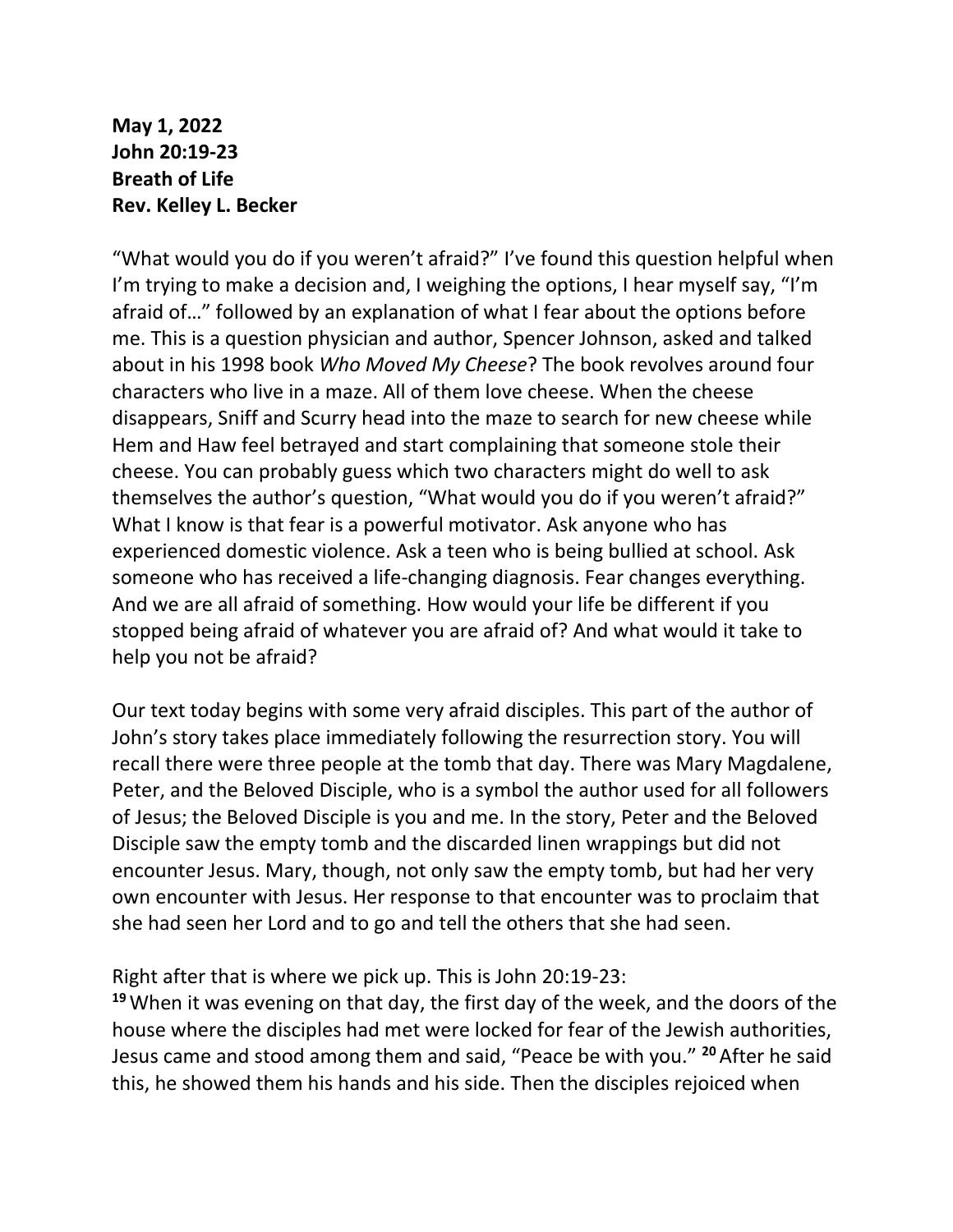they saw the Lord. **<sup>21</sup>** Jesus said to them again, "Peace be with you. As the Father has sent me, so I send you." **<sup>22</sup>**When he had said this, he breathed on them and said to them, "Receive the Holy Spirit. **<sup>23</sup>** If you forgive the sins of any, they are forgiven them; if you retain the sins of any, they are retained."

So…did the other disciples not believe Mary? I feel like if they had, we would not find them afraid and hiding behind locked doors. "What would you do if you weren't afraid?" I feel like they would have been out looking for Jesus. But instead, they were working hard to fly under the radar of the authorities. They certainly didn't want to end up like Jesus. Until Jesus popped into the room, the disciples were convinced they had been wrong about Jesus. He was not going to save them from the oppression of the Roman Empire. What did Mary know anyway? Just because she stayed with Jesus at the cross until he died while they were who knows where…hiding. And just because she was the first to get to the empty tomb. That doesn't mean she was telling the truth. She couldn't possibly be trusted to accurately report her own experience and encounter with Jesus, could she?

The language that brought Jesus into the room in this part of the story is worth noticing, "Peace be with you," he said.

You might recall Jesus said something that sounded a lot like this when he and the disciples ate their last meal together. He said to them, "Peace I leave with you; my peace I give to you. I do not give as the world gives. Do not let your hearts be troubled, and do not let them be afraid." The peace Jesus offered is not peace "as the world gives." The peace the world gives should be understood here as forced peace that was kept using violence and oppression. Pax Romana. There may not have been fighting in the streets, but it was still dangerous for the disciples and people like them to step out of line. In his commentary on this text, Luther Seminary professor Dr. Matt Skinner writes, "[Jesus] gives peace that provides solace in the face of persecution, a promise of new possibilities, and confidence in his ability to overcome "the world" (16:33)."<sup>1</sup>

<sup>&</sup>lt;sup>1</sup> Skinner Matt, [https://www.workingpreacher.org/commentaries/revised-common-lectionary/day-of](https://www.workingpreacher.org/commentaries/revised-common-lectionary/day-of-pentecost/commentary-on-john-2019-23-4)[pentecost/commentary-on-john-2019-23-4,](https://www.workingpreacher.org/commentaries/revised-common-lectionary/day-of-pentecost/commentary-on-john-2019-23-4) accessed April 27, 2022.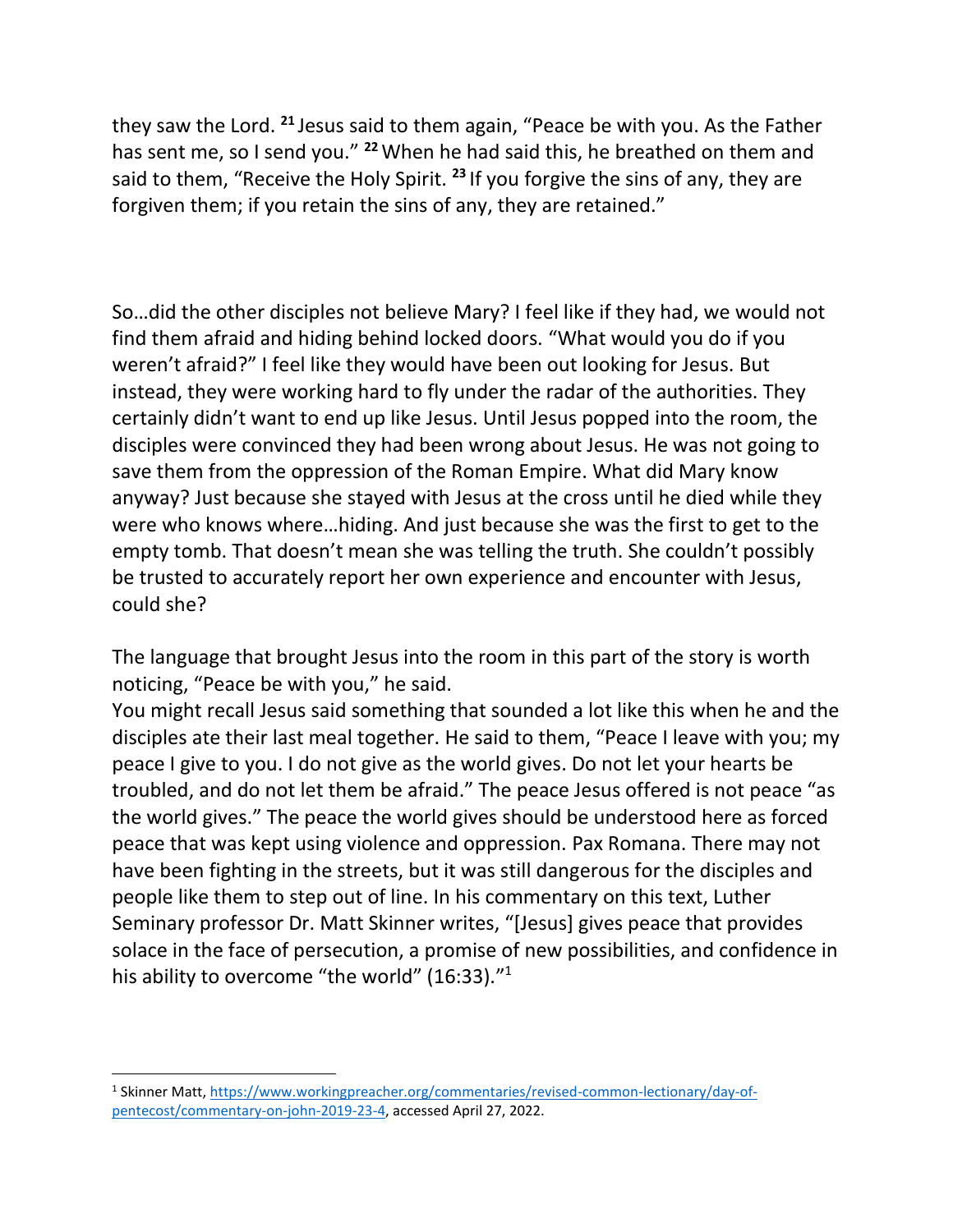After the disciples heard Jesus and after they saw his hands and side, like Mary hours before, they confessed that they too had seen the Lord. What would a moment like that be like? What would it be like to be that level of afraid for so long and then realize you didn't have to feel that anymore? I've heard members of the LGBTQ+ community describe how they felt when they made the decision to come out like that. I've heard immigrants, who finally receive the documentation they need, talk about the relief that comes when they don't have to be afraid of deportation every moment of every day like that. I imagine it's like the release of a pressure valve. I wonder if the disciples suddenly realized how their fear and grief had affected their bodies physically. You know, like that moment after a stressful event when you realize you've been holding all your stress and anxiety in your neck and shoulders? I bet the ones who hadn't been able to eat because they were so upset finally felt hungry.

But Jesus was not there only to comfort them. The text says, "…he breathed on them and said to them, "Receive the Holy Spirit." This moment recalls a similar moment, way back in Genesis in the second creation story, when God breathed life into humanity, making them co-workers in creating and tending to all of creation, "…then the Lord God formed the human from the dust of the ground and breathed into its nostrils the breath of life; and the human became a living being." Here in the Gospel of John, the same Spirit that hovered over the waters of creation acts again. Humanity receives the breath of God anew and with it, the call to birth a new world. Jesus breathed the Spirit of life into his followers and reminded them of their calling; the calling that has been ours from the moment the first human was created, the same calling Jesus inherited and all the others before him: to restore and heal and tend life. $2$ 

The demands of this calling are very different than the demands of the capitalist society in which we live. Success is not measured by the number of tasks we complete or how many slots on our calendars are filled up. And I do not bring this call of ours to your attention to add yet another thing for you to feel guilty about not doing as well as you think you ought to or to add more to your to-do list that is already mind numbingly long, or to pile on more reasons for the compassion fatigue a lot of us feel. **Our calling as co-creators with God, our calling as followers of Jesus, to create a new kind of world, is not about doing more, it's about doing things differently.** And honestly, I can't think of a better time to do

<sup>2</sup> [https://enfleshed.com/liturgy-that-matters-subscription-library/,](https://enfleshed.com/liturgy-that-matters-subscription-library/) accessed April 27, 2022.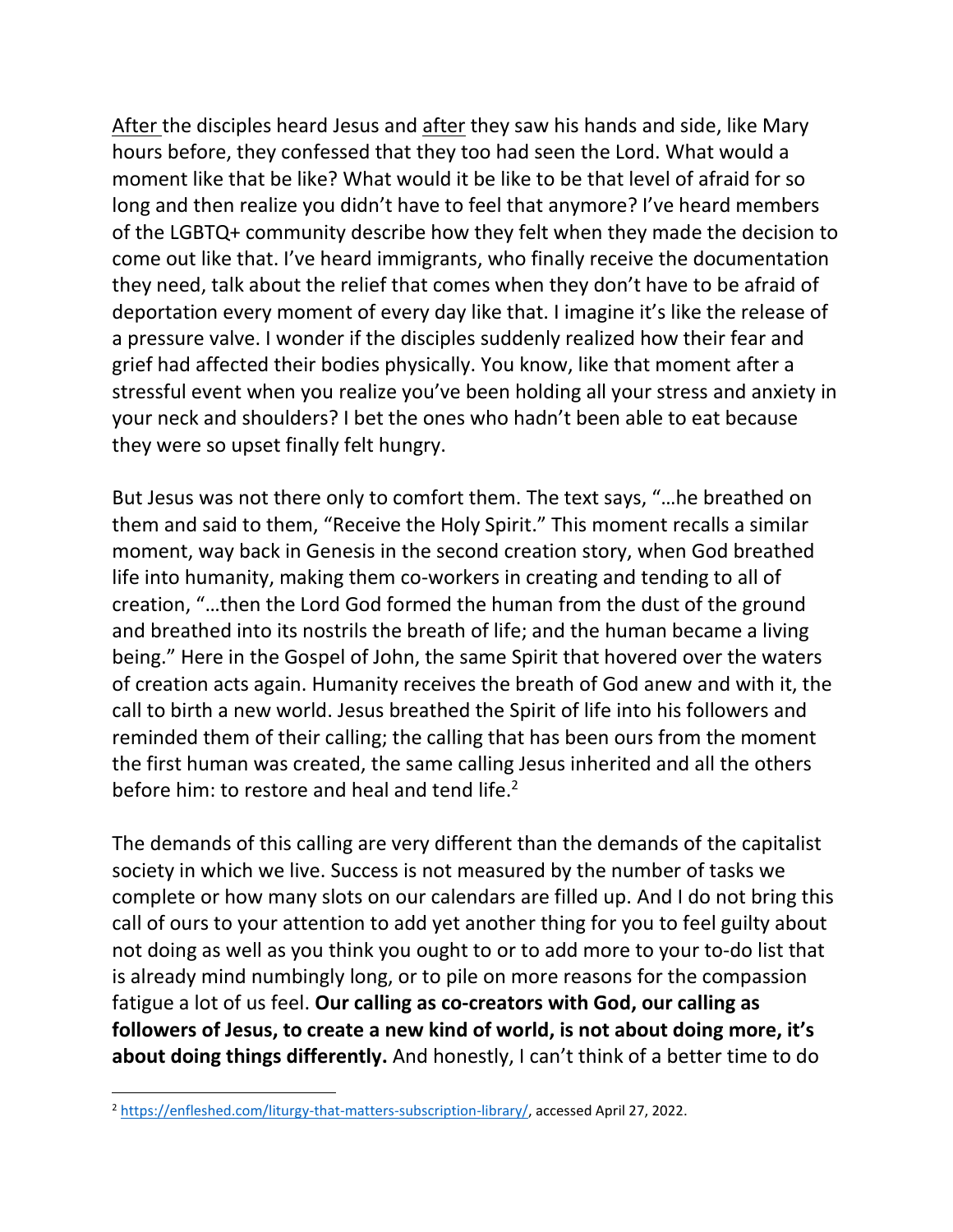things differently. We are still trying to figure out what this post-COVID world is going to be. To be clear…we are not really at "post-COVID" yet. Why can't we create a world more like our idea of heaven and less like the world's idea of hell?

If you were here on Easter Sunday, you may remember I talked a lot about using our imaginations to envision a different world, the kind of world that Jesus talked about. I believe it is our imaginations that will help us see not only a different kind of world, but a different way of bringing it about. Think of our imaginations and the Holy Spirit as roommates in our brains and hearts. How cool is it that the same Spirit that hovered over the waters of creation, the same Spirit that got the disciples doing something besides being afraid, is hanging around with us too, helping us create something new? We tend to be cautious folk though, some of us adverse to risk-taking. Sometimes I think we have *locked our doors* to the possibility that the Holy Spirit is doing, and can do, a new thing in and around us. Sometimes the idea of going in search of our cheese once it's been moved is frightening. Maybe we secretly wish Jesus would miraculously pass through our barricaded doors so we could encounter him for ourselves. Then we would believe something new could really happen!

The truth is, only very few people actually encountered Jesus in person. We depend on the stories they told, and their children told, and their children's children, to form our faith and our truth about what it means to follow him. Even though we have never had our own physical encounter with him, we have met him in the stories of other people. Those stories have been filtered by the experiences of every person who has told them. Those stories are our stories too.

Jesus, too, depended on the faith of the ones who came before him and the testimony of their encounters with God in the world. Like him, we need to allow voices from the past to inform our encounters with the Sacred among us today. We are changed by the witness of the biblical storytellers who have come before us. And this should remind us of the importance of telling our own stories today. The stories we tell of Divinity among us are a gift, not only to the ones listening today, but to the ones who are yet to come. Our stories will help them know who God is and who they are. Our stories will help them imagine and believe in a world that is different and a God who has worked through humans for a very long time.